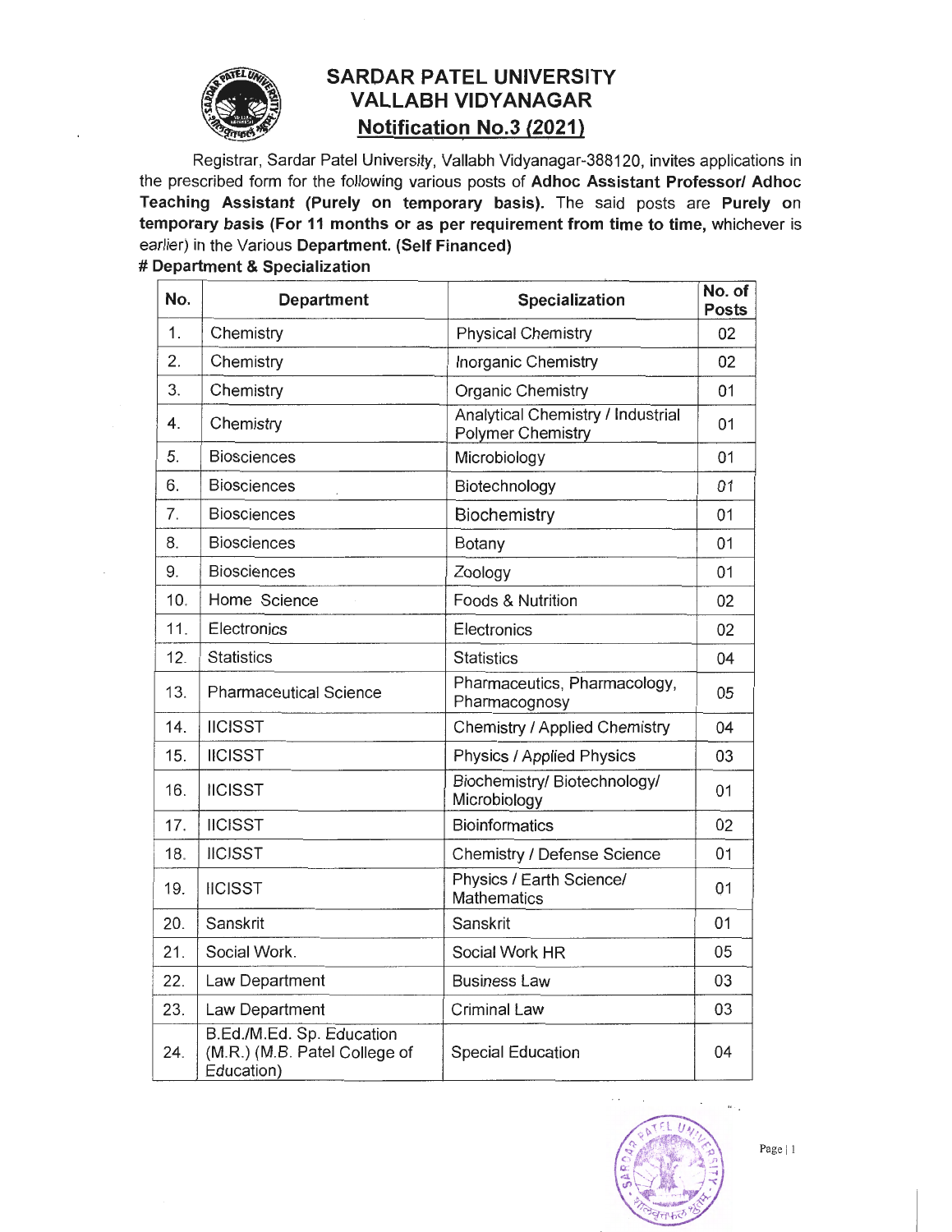## # Important Dates:

| Last date of submission of hardcopy of                                                                                                                              |  |  |
|---------------------------------------------------------------------------------------------------------------------------------------------------------------------|--|--|
| application along with all testimonials to the 25/06/2021 Up to 5:00<br>below address. "The Registrar, Sardar Patel PM<br>University, Vallabh Vidyanagar-388120" PM |  |  |
|                                                                                                                                                                     |  |  |
|                                                                                                                                                                     |  |  |
| (Including postal processing days)                                                                                                                                  |  |  |

# **# Education Qualifications :**

| No.            | <b>Department</b>  | <b>Specialization</b>                                           | Qualification                                                                                                                                                                                                                      |  |
|----------------|--------------------|-----------------------------------------------------------------|------------------------------------------------------------------------------------------------------------------------------------------------------------------------------------------------------------------------------------|--|
| 1.             | Chemistry          | Physical<br>Chemistry                                           | M.Sc. with 55% marks (or an equivalent<br>grade in a point scale wherever is grading<br>system is followed) in a concerned subject<br>with specialization in respective branch<br>(Physical, Inorganic, organic, Analytical /      |  |
| 2.             | Chemistry          | Inorganic<br>Chemistry                                          |                                                                                                                                                                                                                                    |  |
| 3.             | Chemistry          | Organic<br>Chemistry                                            |                                                                                                                                                                                                                                    |  |
| 4.             | Chemistry          | Analytical<br>Chemistry /<br>Industrial<br>Polymer<br>Chemistry | Industrial Polymer Chemistry)<br>Ph. D. or NET OR SLET will be given<br>preference.                                                                                                                                                |  |
| 5.             | <b>Biosciences</b> | Microbiology/<br>Biotechnology                                  | M.Sc. with minimum 55% marks (or an<br>equivalent grade in a point scale wherever<br>is grading system is followed) in<br>the<br>Microbiology<br>subject<br>(i)<br>(ii)<br>of                                                      |  |
| 6.             | <b>Biosciences</b> | Microbiology/<br>Biotechnology                                  |                                                                                                                                                                                                                                    |  |
| 7 <sub>1</sub> | <b>Biosciences</b> | Biochemistry                                                    | Biotechnology, (iii) Biochemistry,<br>(iv)                                                                                                                                                                                         |  |
| 8.             | <b>Biosciences</b> | Botany                                                          | Botany, (v) Zoology from recognized<br>University                                                                                                                                                                                  |  |
| 9.             | <b>Biosciences</b> | Zoology                                                         | Ph. D. or NET OR SLET will be given<br>preference.                                                                                                                                                                                 |  |
| 10.            | Home Science       | Foods &<br>Nutrition, Food<br>Biotechnology                     | M.Sc.-Home Science with minimum 55%<br>marks (or an equivalent grade in a point<br>wherever is grading system is<br>scale<br>followed) in the subject of Foods and<br>Nutrition, Food Biotechnology from<br>recognized University. |  |
|                |                    |                                                                 | Ph.D. or NET OR SLET will be given<br>preference.                                                                                                                                                                                  |  |
| 11.            | Electronics        | Electronics                                                     | M.Sc. with minimum 55% marks (or an<br>equivalent grade in a point scale wherever<br>is grading system is followed) in the<br>subject of Electronics from recognized<br>University.                                                |  |
|                |                    |                                                                 | Ph.D. or NET OR SLET will be given<br>preference.                                                                                                                                                                                  |  |



 $\bar{z}$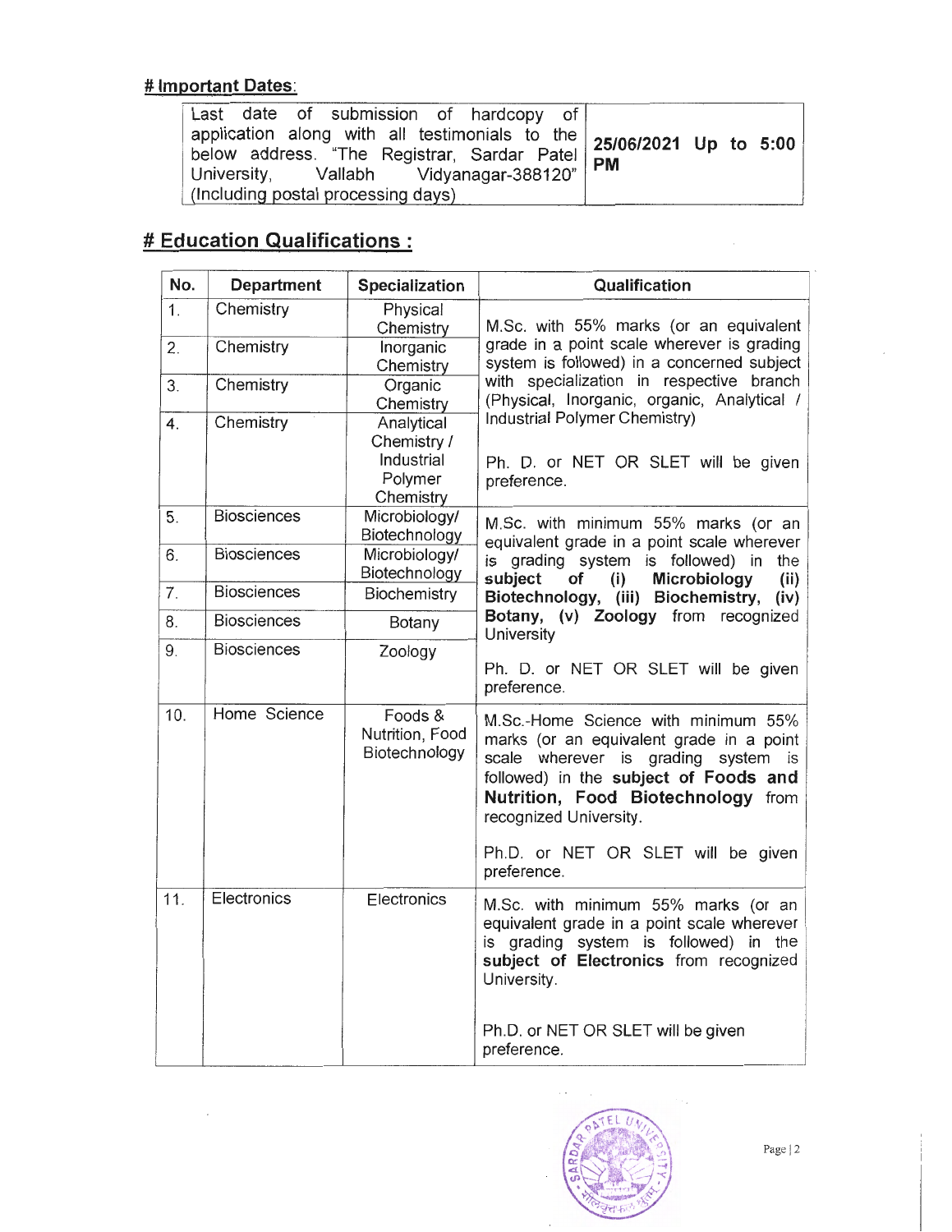| No. | <b>Department</b>         | <b>Specialization</b>                           | Qualification                                                                                                                                                                                                                                                                   |
|-----|---------------------------|-------------------------------------------------|---------------------------------------------------------------------------------------------------------------------------------------------------------------------------------------------------------------------------------------------------------------------------------|
| 12. | <b>Statistics</b>         | <b>Statistics</b>                               | M.Sc. with minimum 55% marks (or an<br>equivalent grade in a point scale wherever<br>is grading system is followed) in the<br>subject of (i) M.Sc.-Statistics (ii) M.Sc.-<br>Applied Statistics (ii) M.Sc.- Q.P.M. from<br>recognized University.                               |
|     |                           |                                                 | Ph.D. or NET OR SLET will be given<br>preference.                                                                                                                                                                                                                               |
| 13. | Pharmaceutical<br>Science | Pharmaceutics                                   | <b>B.Pharm. Course</b><br>Essential:                                                                                                                                                                                                                                            |
| 14. | Pharmaceutical<br>Science | Pharmacology                                    | 1. First Class B.Pharm.<br>2. M. Pharm. with minimum 55% marks.                                                                                                                                                                                                                 |
|     |                           |                                                 | Desirable :                                                                                                                                                                                                                                                                     |
| 15. | Pharmaceutical            | Pharmacognos                                    | 1. Ph.D. qualification                                                                                                                                                                                                                                                          |
|     | Science                   | у                                               | <b>M.Pharm. Course</b>                                                                                                                                                                                                                                                          |
|     |                           |                                                 | Essential:                                                                                                                                                                                                                                                                      |
|     |                           |                                                 | 1. First Class B.Pharm.<br>2. M. Pharm. with minimum 55% marks.<br>3. More than 5 years of Experience.                                                                                                                                                                          |
|     |                           |                                                 | Desirable:                                                                                                                                                                                                                                                                      |
|     |                           |                                                 | Ph.D. qualification                                                                                                                                                                                                                                                             |
| 16. | <b>IICISST</b>            | Chemistry /<br>Applied<br>Chemistry             | M.Sc. with minimum 55% marks (or an<br>equivalent grade in a point scale wherever<br>is<br>followed)<br>with<br>grading<br>system<br>is<br>specialization<br>respective<br>in<br>branch<br>(Chemistry/ Applied Chemistry).<br>Ph.D. or NET OR SLET will be given<br>preference. |
| 17. | <b>IICISST</b>            | Physics /<br><b>Applied Physics</b>             | M.Sc. with minimum 55% marks (or an<br>equivalent grade in a point scale wherever<br>is grading system is followed) in the<br>subject of Physics/Applied Physics from<br>recognized University.<br>Ph.D. or NET OR SLET will be given<br>preference.                            |
| 18. | <b>IICISST</b>            | Biochemistry/<br>Biotechnology/<br>Microbiology | M.Sc. with minimum 55% marks (or an<br>equivalent grade in a point scale wherever<br>is grading system is followed) in the<br>subject<br>οf<br>(Biochemistry/Biotechnology/Microbiolo<br>gy) from recognized University.<br>Ph.D. or NET OR SLET will be given<br>preference.   |

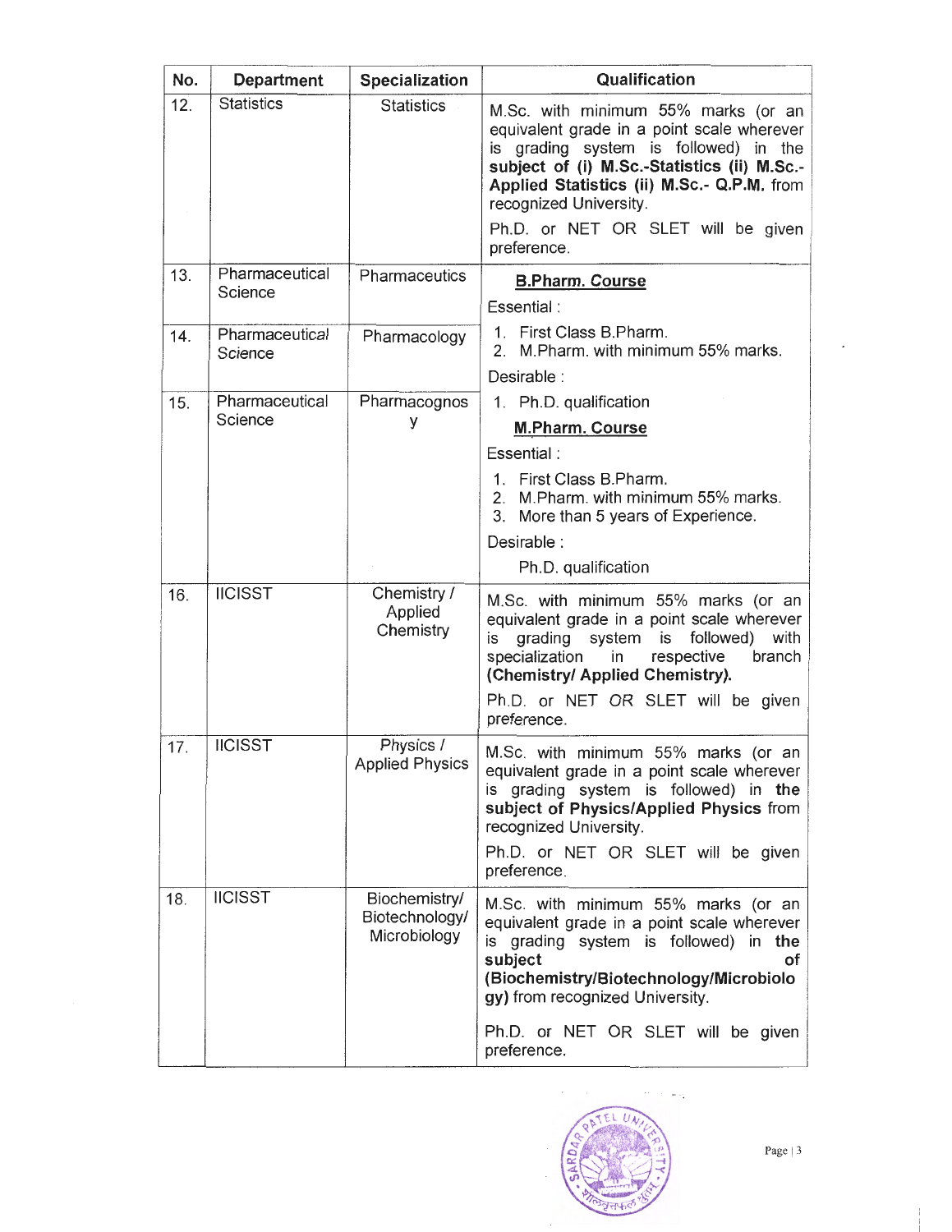| No. | Department     | <b>Specialization</b>                             | Qualification                                                                                                                                                                                                   |
|-----|----------------|---------------------------------------------------|-----------------------------------------------------------------------------------------------------------------------------------------------------------------------------------------------------------------|
| 19. | <b>IICISST</b> | Bioinformatics                                    | M.Sc. with minimum 55% marks (or an<br>equivalent grade in a point scale wherever<br>is grading system is followed) in the<br>of (Bioinformatics)<br>subject<br>from<br>recognized University.                  |
|     |                |                                                   | Ph.D. or NET OR SLET will be given<br>preference.                                                                                                                                                               |
| 20. | <b>IICISST</b> | Chemistry /<br>Defense<br>Science                 | M.Sc. with minimum 55% marks (or an<br>equivalent grade in a point scale wherever<br>is grading system is followed) in the<br>subject of (Chemistry / Defense Science)<br>from recognized University.           |
|     |                |                                                   | Ph.D. or NET OR SLET will be given<br>preference.                                                                                                                                                               |
| 21. | <b>IICISST</b> | Physics / Earth<br>Science/<br><b>Mathematics</b> | M.Sc. with minimum 55% marks (or an<br>equivalent grade in a point scale wherever<br>is grading system is followed) in the<br>subject of (Physics / Earth Science /<br>Mathematics) from recognized University. |
|     |                |                                                   | Ph.D. or NET OR SLET will be given<br>preference.                                                                                                                                                               |
| 22. | Sanskrit       |                                                   | Master Degree with minimum 55% marks<br>(or an equivalent grade in a point scale<br>wherever is grading system is followed) in<br>the subject of Sanskrit from recognized<br>University.                        |
|     |                |                                                   | Ph.D. or NET OR SLET will be given<br>preference.                                                                                                                                                               |
| 23. | Social Work.   | Social Work<br><b>HR</b>                          | Master Degree with minimum 55% marks<br>(or an equivalent grade in a point scale<br>wherever is grading system is followed) in<br>the subject of MSW / MSW HR/ MHRM<br>from recognized University.              |
|     |                |                                                   | Ph.D. or NET OR SLET will be given<br>preference.                                                                                                                                                               |
| 24. | Law Department | <b>Business Law</b>                               | Master Degree in LLM with minimum 55%<br>marks (or an equivalent grade in a point<br>scale wherever is grading system<br>is<br>followed) in the subject of Business Law<br>from recognized University.          |
|     |                |                                                   | Ph.D. or NET OR SLET will be given<br>preference.                                                                                                                                                               |

 $\bar{z}$ 

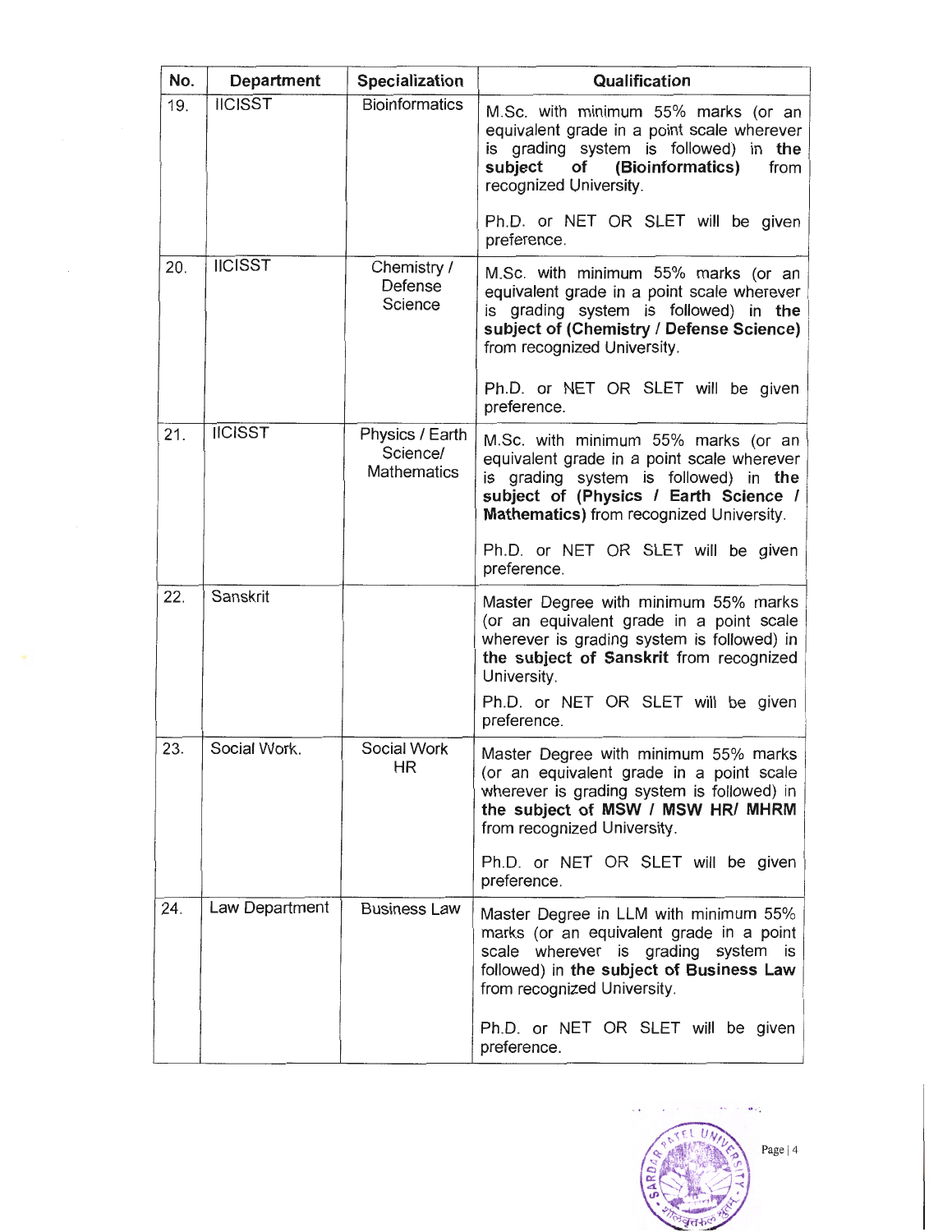| No. | <b>Department</b>                                           | <b>Specialization</b> | Qualification                                                                                                                                                                                                                                            |
|-----|-------------------------------------------------------------|-----------------------|----------------------------------------------------------------------------------------------------------------------------------------------------------------------------------------------------------------------------------------------------------|
| 25. | Law Department                                              | <b>Criminal Law</b>   | Master Degree in LLM with minimum 55%<br>marks (or an equivalent grade in a point<br>scale wherever is grading system is<br>followed) in the subject of Criminal Law<br>from recognized University.<br>Ph.D. or NET OR SLET will be given<br>preference. |
| 26. | B.Ed./M.Ed. Sp.                                             | Special               |                                                                                                                                                                                                                                                          |
|     | Education (M.R.)<br>(M.B. Patel<br>College of<br>Education) | Education             | 1. Master Degree in any discipline with not<br>less than 50% of marks *<br>2. M.Ed. Degree in Specific disability area<br>with not less than 55% of marks or an<br>equivalent grade of B+ in 10-point<br>scale of UGC.                                   |
|     |                                                             |                       | <b>OR</b>                                                                                                                                                                                                                                                |
|     |                                                             |                       | An equivalent degree from a foreign<br>university recognized by RCI.                                                                                                                                                                                     |
|     |                                                             |                       | Valid registration with RCI u/s 19 of RCI<br>Act, 1992 is essential                                                                                                                                                                                      |
|     |                                                             |                       | Desirable :                                                                                                                                                                                                                                              |
|     |                                                             |                       | M.Phil./ Ph.D. in Special Education<br><b>or</b><br>Education<br>with research emphasis<br>on<br>Special Education;                                                                                                                                      |
|     |                                                             |                       | Experience for a period of at least 2 years<br>as teacher or researcher in the area of<br>specific disability.                                                                                                                                           |

#### Emoluments:

NET/SLET/Ph.D. qualified candidate will be given Rs.35,000/- emoluments per month and others will be given emoluments of Rs.25,000/- consolidated Pay per month subject to approval of Authority.

An Application form & Separate Sheet should be sent along with Demand Draft of Rs.250/- for S.C./S.T. Candidates & Rs.500/- for other Candidates (Non-refundable) in favour of "REGISTRAR, SARDAR PATEL UNIVERSITY, VALLABH VIDYANAGAR".

Application form & Separate Sheet of advertisement neatly typed in prescribed form using Microsoft Word Arial Unicode fonts of size 11 each with self-attested copies of certificate in support of their qualifications, experience, age, publication and all other claims made by them in a proper sequence of enclosures with numbering.

Separate applications are required for each posts, otherwise the application form will be rejected.

If the space provided in application form & Separate Sheet is insufficient, increase the rows/column of the respective item. In all cases, the information sought be provided in the table provided.

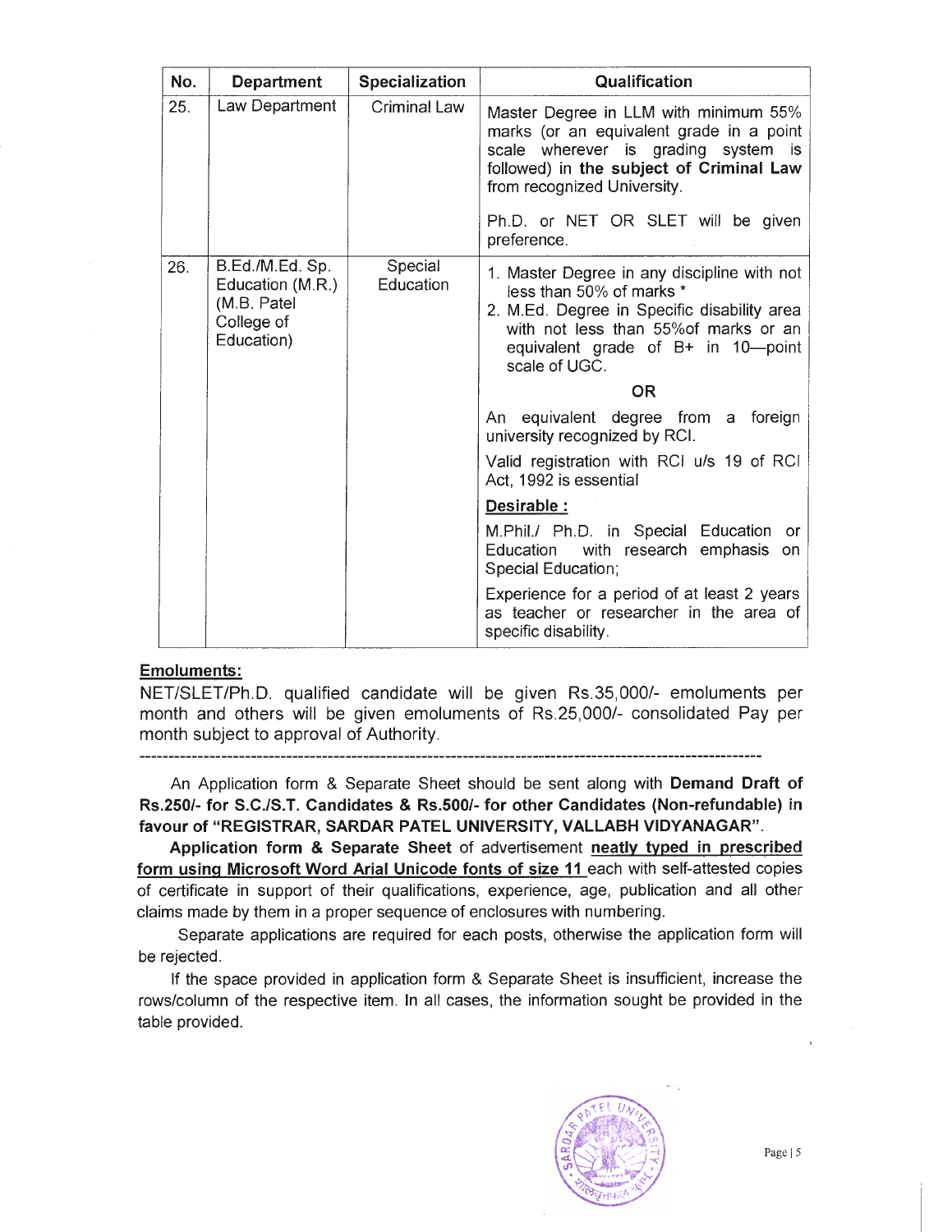The Candidates are requested to bring Original and photo copies of Mark-Sheets, Passport size Photograph and other certificates if any. Candidates have to attend the interview at their own cost. Interviews will be held in the University office. Candidates who are In-service must produce the **"No Objection Certificate"** from his/her present employer. The application forms are also available on University Website : **www.spuvvn.edu/careers/.** 

The last date of receipt of application by the University is **25/06/2021 .** 

No : 8/SF/1029 Vallabh Vidyanagar Date: 11/06/2021

Dr. Jyoti Tiwari Registrar **(1/c)** 

-x-x-x-x-x-x-

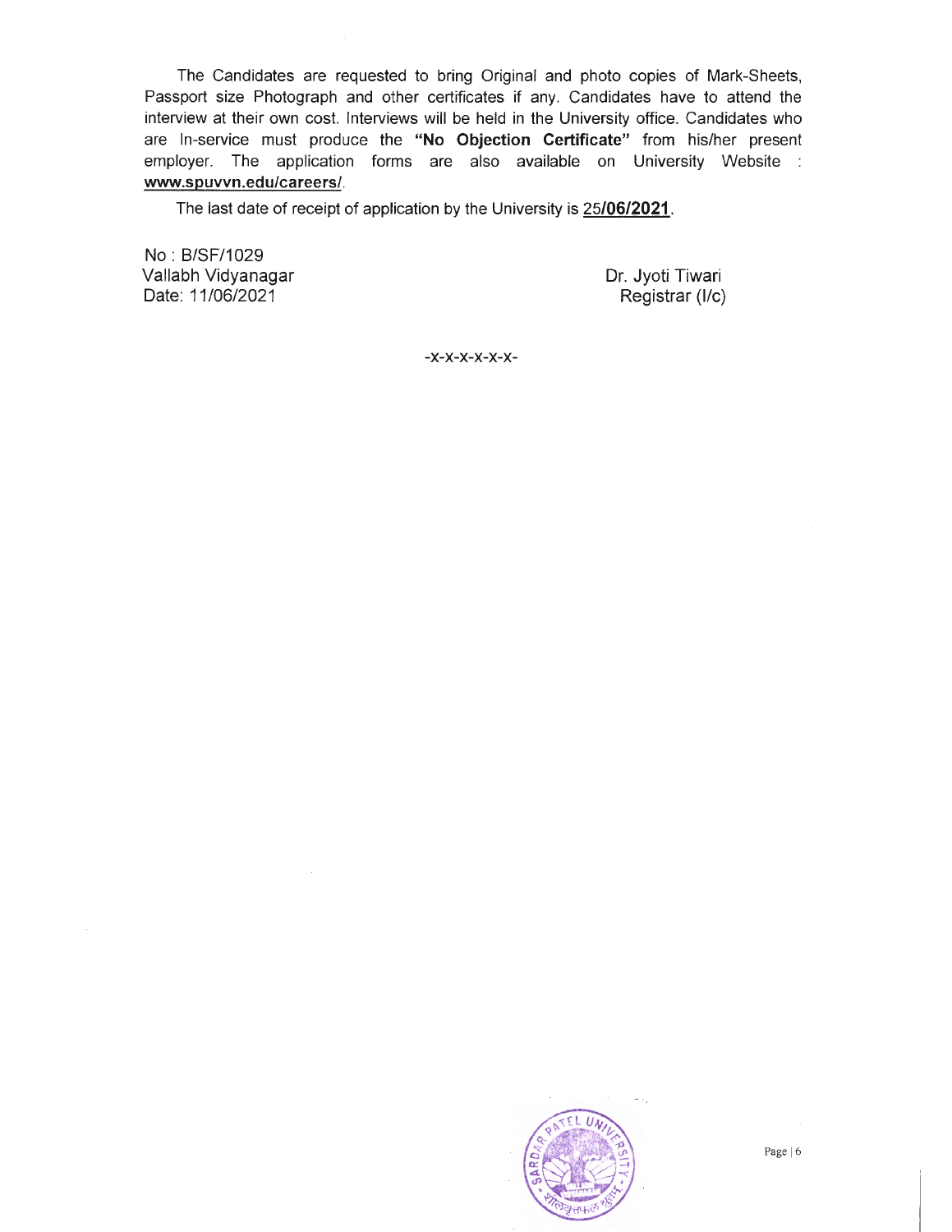## (A) સામાન્ય સૂચનાઓ:

- ૧) ઉમેદવારે અરજી કરતાં પહેલા સબંધિત જગ્યાના નિચમ શૈક્ષણિક લાચકાત/અનૂભવ/ ઉમર અંગેની તમામ બાબતોમાં લાયકાત ધરાવે છે તે અંગેની ખાત્રી કર્યા બાદ જ અરજી કરવાની રહેશે.
- ૨) ક્ક્ત ભારતીય નાગરિકત્વ ધરાવતા ઉમેદવારો જ અરજી કરી શકશે. ઉમેદવાર ગુજરાતી, હિન્દી અને અંગ્રેજી ભાષાનું પુરતુ જ્ઞાન ધરાવતા હોવા જોઈએ.
- ૩) અધુરી વિગતોવાળી કે મોડી આવેલ અરજીઓ પરત્વે વિચારણા કરવામાં આવશે નહી. અરજદારે અરજીપત્રક ચુનિવર્સિટી દ્વારા નિચત કરવામાં આવેલ અરજી સ્વીકારવાની છેલ્લી તારીખ સુધીમાં ચુનિવર્સિટીને પ્રાપ્ત થાચ તે મુજબ અરજીપત્રક રજીસ્ટર પોસ્ટ/રૂબરૂ માં જમા કરાવવાના રहેશે.
- ४) ઉમેદવારે દરેક કેટેગરી અંતર્ગત અલગ-અલગ અરજી કરવાની રહેશે.
- ૫) અરજી સ્વીકારવાની છેલ્લી તારીખ બાદ મળેલ અરજીપત્રકોને ગ્રાહ્ય રાખવામાં આવશે નહીં તથા તે અંગે ભરેલ ફી રીફંડ મળવાપાત્ર રહેશે નહી.
- ૬) ઉમેદવારે નિચત અરજી પત્રક જરૂરી સ્વપ્રમાણિત પ્રમાણપત્રોનાં બિડાણો સહિત જમા કરવાની રહેશે.
- ७) પસંદગી પામેલ ઉમેદવારને ચુનિવર્સિટી જે કોઈ વધારાની જવાબદારી સોંપશે તે નિભાવવાની રહેશે.
- ८) ઉમેદવારના નામમાં, અટકમાં જો કોઈ તફાવત હોય તો (લગ્ન નોંધણી પ્રમાણપત્ર) અંગેના જરૂરી દસ્તાવેજી પુરાવા અરજી સાથે અચૂક બીડવાના રહેશે.
- E) જાહેરાત કે ભરતી પ્રક્રિયામાં કોઈપણ કારણોસર તેમાં ફેરફાર કે રદ કરવાની આવશ્યકતા જણાય તેવા સંજોગોમાં આ અંગેનો યુનિવસિટીને સંપૂર્ણ હક્ક/અધિકાર રહેશે.
- ૧૦)ચુનિવર્સિટીએ માર્કશીટમાં ટકાવારી દર્શાવેલ ન હોય તો ઉમેદવારે ટકાવારી ગણવા માટેની ફોર્મ્ચુલા/આધાર અરજી સાથે રજૂ કરવાની રહેશે.
- ૧૧) એકથી વધુ જગા માટે અરજી કરવાની આવશ્યકતાઓ જણાય તો દરેક જગ્યા માટે અલગથી અરજી જરૂરી બિડાણો સાથે નીચેના નમૂના મુજબ કવરમાં અરજી જમા કરાવવાની રહેશે તથા દરેક જગ્યા માટે અલગથી ફી ભરવાની રહેશે.

| અરજીની જગ્યાનું નામ : પાર્ટી પર પાર્ટી પર પાર્ટી પાર્ટી પાર્ટી પાર્ટી પાર્ટી પાર્ટી પાર્ટી પાર્ટી અને આ પાર્ટી |                  |
|----------------------------------------------------------------------------------------------------------------|------------------|
| કઈ વિભાગ અંતગર્ત અરજી કરેલ છે :                                                                                |                  |
| પ્રતિ,<br>કુલસચિવ (મહેકમ વિભાગ)<br>સરદાર પટેલ યુનિવર્સિટી<br>ฯยศษายนของ -322930<br>ગુજરાત (ભારત)               |                  |
|                                                                                                                | રવાના : ________ |
|                                                                                                                |                  |
|                                                                                                                | સરનામું : ______ |
|                                                                                                                | મોબાઈલ નં. :     |

૧૨) ન્યાચિક કાર્યવાહી માટે ન્યાયક્ષેત્ર આણંદ પુરતુ મર્યાદીત રહેશે.